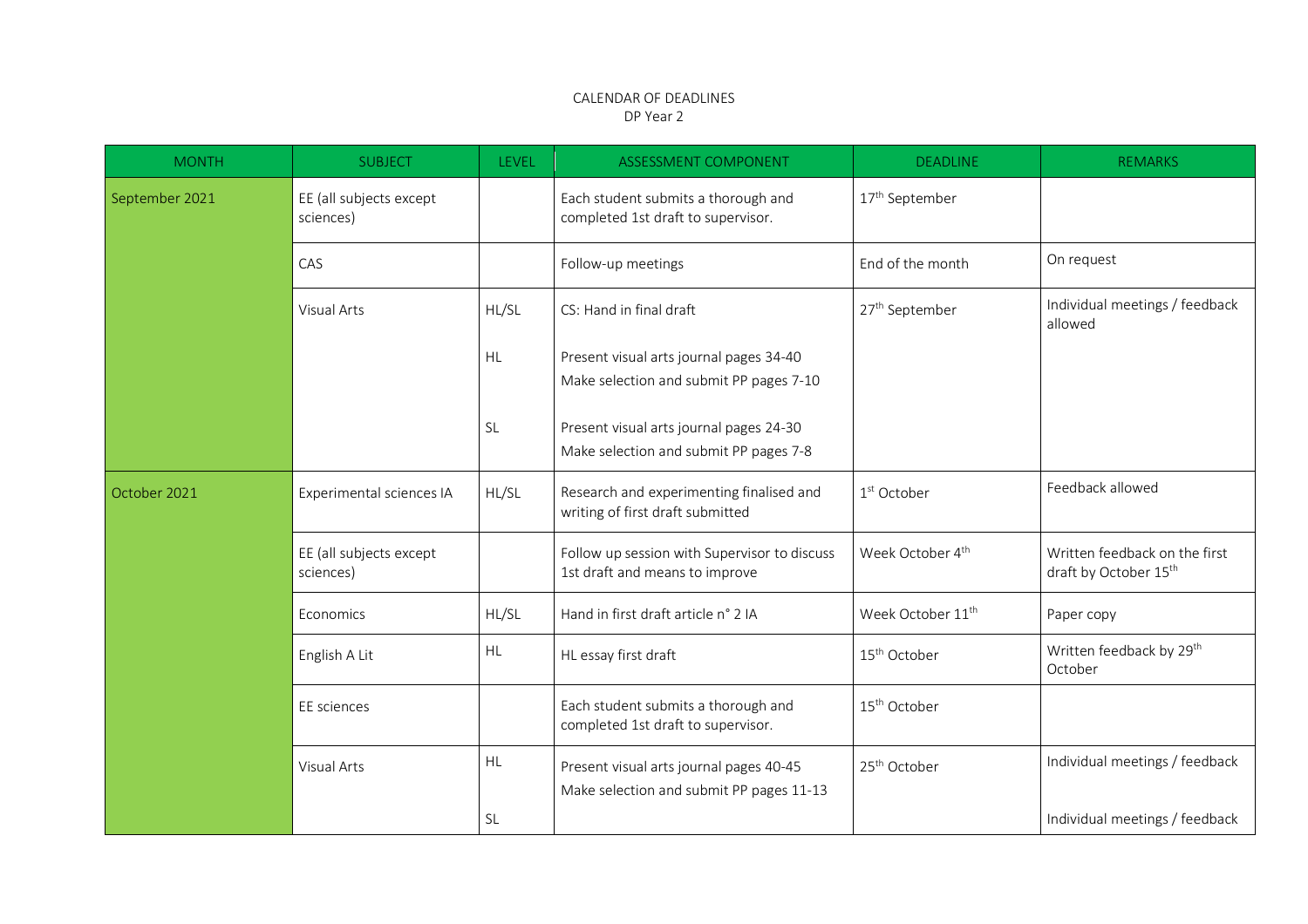|                                                                                | <b>Visual Arts</b>                    |       | Present visual arts journal pages 30-35<br>Make selection and submit PP pages 9-10  | 25 <sup>th</sup> October                                         |                                                               |  |  |
|--------------------------------------------------------------------------------|---------------------------------------|-------|-------------------------------------------------------------------------------------|------------------------------------------------------------------|---------------------------------------------------------------|--|--|
| All Saints holidays: October 30 <sup>th</sup> to November 7 <sup>th</sup> 2021 |                                       |       |                                                                                     |                                                                  |                                                               |  |  |
| November 2021                                                                  | EE sciences                           |       | Follow up session with Supervisor to discuss<br>1st draft and means to improve      | Week 8 <sup>th</sup> November LATEST                             | Written feedback on the first<br>draft by latest October 12th |  |  |
|                                                                                | History                               | HL/SL | Hand in final version                                                               | 8 <sup>th</sup> November                                         | No more feedback                                              |  |  |
|                                                                                | EE (all subjects except<br>sciences)  |       | Final submission deadline                                                           | 15 <sup>th</sup> November                                        | EE supervisor<br>No more feedback                             |  |  |
|                                                                                | English A Lit                         | HL/SL | IO assessment                                                                       | November/December                                                | Recorded                                                      |  |  |
|                                                                                | EE (all subjects except<br>sciences)) |       | Third meeting: Viva Voce and finalization of<br><b>RPPF</b>                         | Week of 22 <sup>nd</sup> November &<br>29 <sup>th</sup> November |                                                               |  |  |
|                                                                                | Economics                             | HL/SL | Hand in final draft article n° 2 IA                                                 | Week of 22 <sup>nd</sup> November                                |                                                               |  |  |
|                                                                                | <b>Visual Arts</b>                    | HL    | Present visual arts journal pages 46-50<br>Make selection and submit PP pages 14-18 | 22 <sup>nd</sup> November                                        |                                                               |  |  |
|                                                                                |                                       | SL    | Present visual arts journal pages 36-40<br>Make selection and submit PP pages 11-13 |                                                                  |                                                               |  |  |
|                                                                                | Experimental sciences                 | HL/SL | Final version of exploration handed in                                              | 26 <sup>th</sup> November                                        | No more feedback                                              |  |  |
|                                                                                | Mathematics                           | HL/SL | Exploration: Hand in final paper                                                    | 30 <sup>th</sup> November                                        | Electronic copy (PDF)                                         |  |  |
|                                                                                | <b>TOK</b>                            | All   | Hand in TOK Essay Planning Document                                                 | Week of 29 <sup>th</sup> November                                |                                                               |  |  |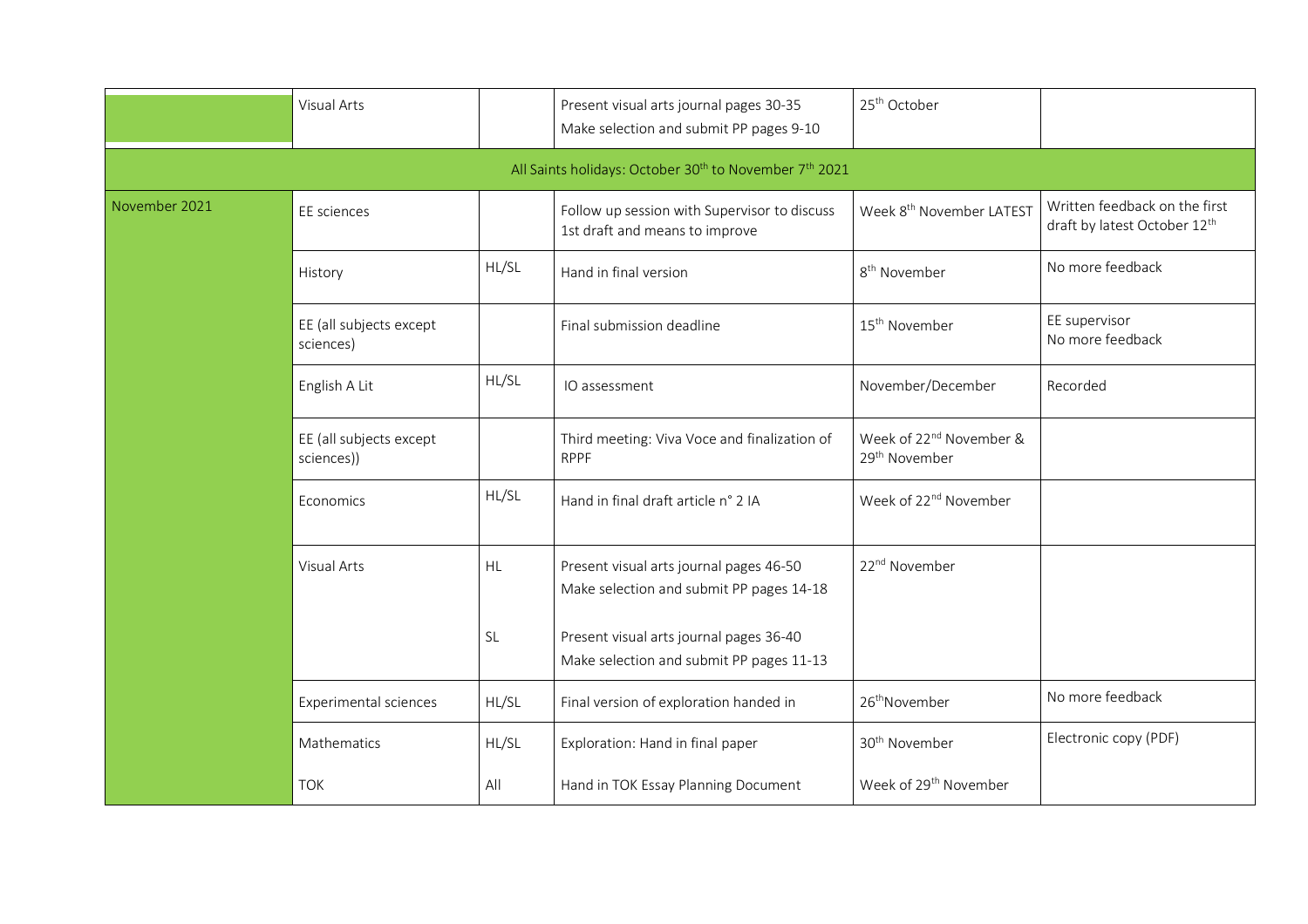|                                                                                    | EE (sciences) |       | Final submission deadline                                                                                                | 6 <sup>th</sup> December                                  | EE supervisor                                       |  |  |
|------------------------------------------------------------------------------------|---------------|-------|--------------------------------------------------------------------------------------------------------------------------|-----------------------------------------------------------|-----------------------------------------------------|--|--|
| December 2021                                                                      | Economics     | HL/SL | Hand in proposals article n° 3 IA<br>Topic:<br>Section 3: International Economics<br>or Section 4: Development Economics | Week of 6 <sup>th</sup> December                          | Paper copy                                          |  |  |
|                                                                                    | French B      | HL/SL | Facultative training for individual orals                                                                                | mid-December (during<br>mocks week)                       |                                                     |  |  |
|                                                                                    | CAS           |       | Individual meeting with CAS coordinator                                                                                  | mid-December                                              | On request                                          |  |  |
|                                                                                    | Visual Arts   | HL/SL | Mock exam: Virtual Exhibition (present a<br>coherent body of work)                                                       | mid-December (during<br>mocks week)                       |                                                     |  |  |
|                                                                                    | All subjects  | HL/SL | Mock exams (second session)                                                                                              | 10 <sup>th</sup> -17 <sup>th</sup> December               | Schedule issued in due time: No<br>regular classes. |  |  |
| Christmas holidays: December 18 <sup>th</sup> 2021 to January 2 <sup>nd</sup> 2022 |               |       |                                                                                                                          |                                                           |                                                     |  |  |
| January 2022                                                                       | <b>TOK</b>    | All   | Hand in 1st draft of the TOK Essay                                                                                       | Week of 3rd January                                       |                                                     |  |  |
|                                                                                    | EE (sciences) |       | Third meeting: Viva Voce and finalization of<br><b>RRPF</b>                                                              | Week of 3rd January                                       |                                                     |  |  |
|                                                                                    | Visual Arts   | HL/SL | PP pages: make selection for screens                                                                                     | 7 <sup>th</sup> January                                   |                                                     |  |  |
|                                                                                    | English A Lit | HL.   | <b>HL Essay</b>                                                                                                          | 14 <sup>th</sup> January                                  |                                                     |  |  |
|                                                                                    | French B      | HL/SL | Individual oral examination (audio recording)                                                                            | Weeks of 10 <sup>th</sup> and 17 <sup>th</sup><br>January | individual schedule                                 |  |  |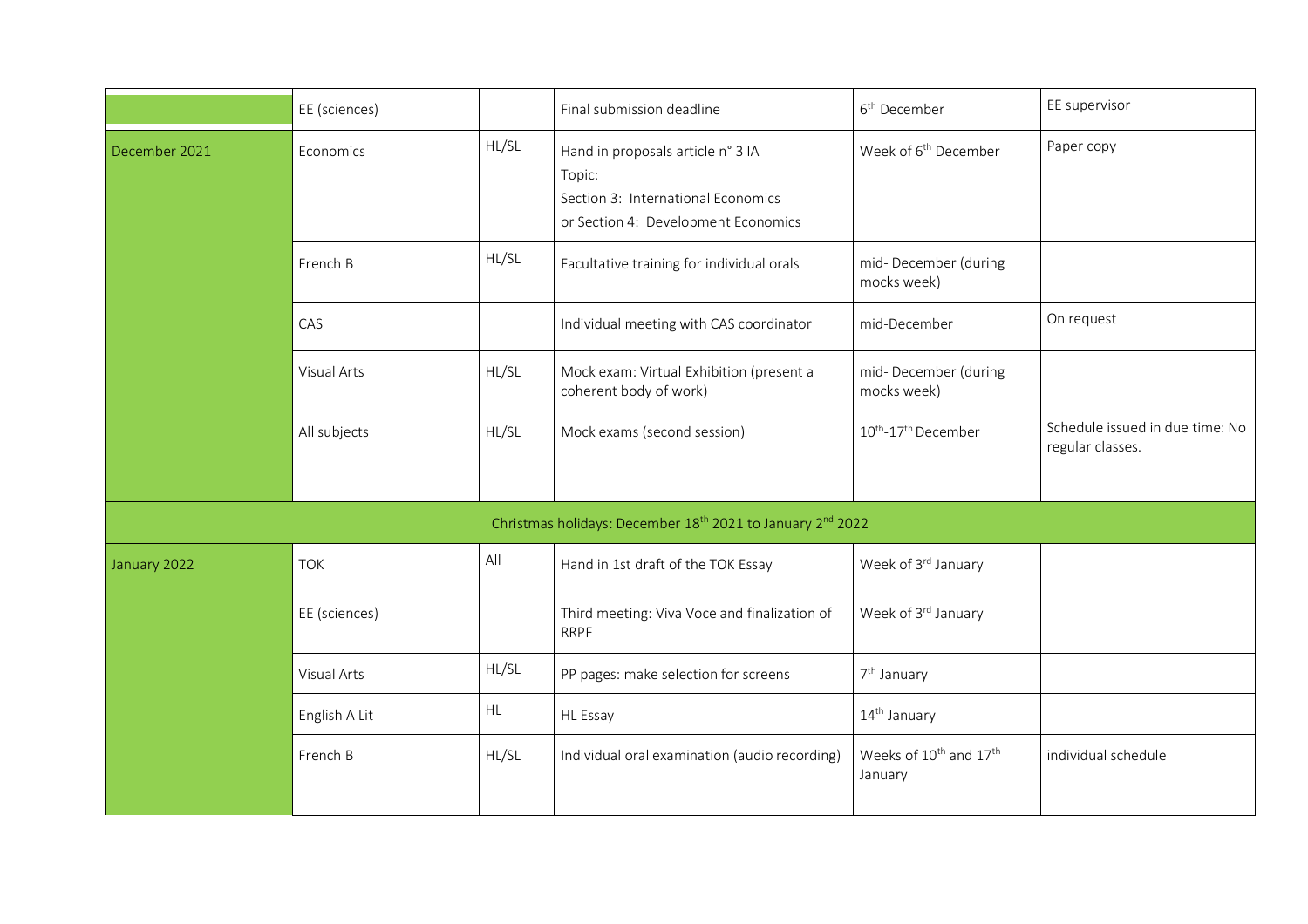|                                                                                                                | Visual Arts                                                                    | <b>HL</b><br><b>SL</b> | PP pages: Submit screens 1 to 12<br>PP pages: Submit screens 1 to 8          | 24 <sup>th</sup> January                             |                     |  |  |
|----------------------------------------------------------------------------------------------------------------|--------------------------------------------------------------------------------|------------------------|------------------------------------------------------------------------------|------------------------------------------------------|---------------------|--|--|
|                                                                                                                | Economics                                                                      | HL/SL                  | Hand in first draft article n° 3 IA                                          | Week of 24 <sup>th</sup> January                     |                     |  |  |
| End of semester 3: beginning of February 2022 - The final marks for semester 3 will be issued a few days later |                                                                                |                        |                                                                              |                                                      |                     |  |  |
| February                                                                                                       | <b>TOK</b>                                                                     | All                    | Presentation Planning Document TK/PPD                                        | 1 <sup>st</sup> February                             |                     |  |  |
|                                                                                                                | German B                                                                       | HL/SL                  | Individual oral examination (audio recording)                                | 7 <sup>th</sup> February - 10 <sup>th</sup> February | Individual schedule |  |  |
|                                                                                                                | Visual Arts                                                                    | HL/SL                  | PP: amended; removal of art-making forms<br>table requirements and penalties | 11 <sup>th</sup> February                            |                     |  |  |
|                                                                                                                |                                                                                | <b>HL</b>              | Submit screens 13 to 25<br>Submit selection of resolved artworks (7-10)      |                                                      |                     |  |  |
|                                                                                                                |                                                                                | <b>SL</b>              | Submit screens 9 to 18<br>Submit selection of resolved artworks (4-6)        |                                                      |                     |  |  |
|                                                                                                                | Carnival holidays: February 12 <sup>th</sup> to February 20 <sup>th</sup> 2022 |                        |                                                                              |                                                      |                     |  |  |
|                                                                                                                | <b>TOK</b>                                                                     | All                    | Hand in the final paper of TOK Essay + TK/PPF                                | 25 <sup>th</sup> February                            | Electronic copy     |  |  |
|                                                                                                                | Economics                                                                      | HL/SL                  | Hand in final draft article n° 3 IA                                          | 25 <sup>th</sup> February                            |                     |  |  |
|                                                                                                                | Visual Arts                                                                    | HL/SL                  | Submit exhibition texts                                                      | $1st$ March                                          |                     |  |  |
|                                                                                                                |                                                                                | <b>HL</b>              | Submit 7-10 artworks<br>Submit rationale (max. 700 words)                    |                                                      |                     |  |  |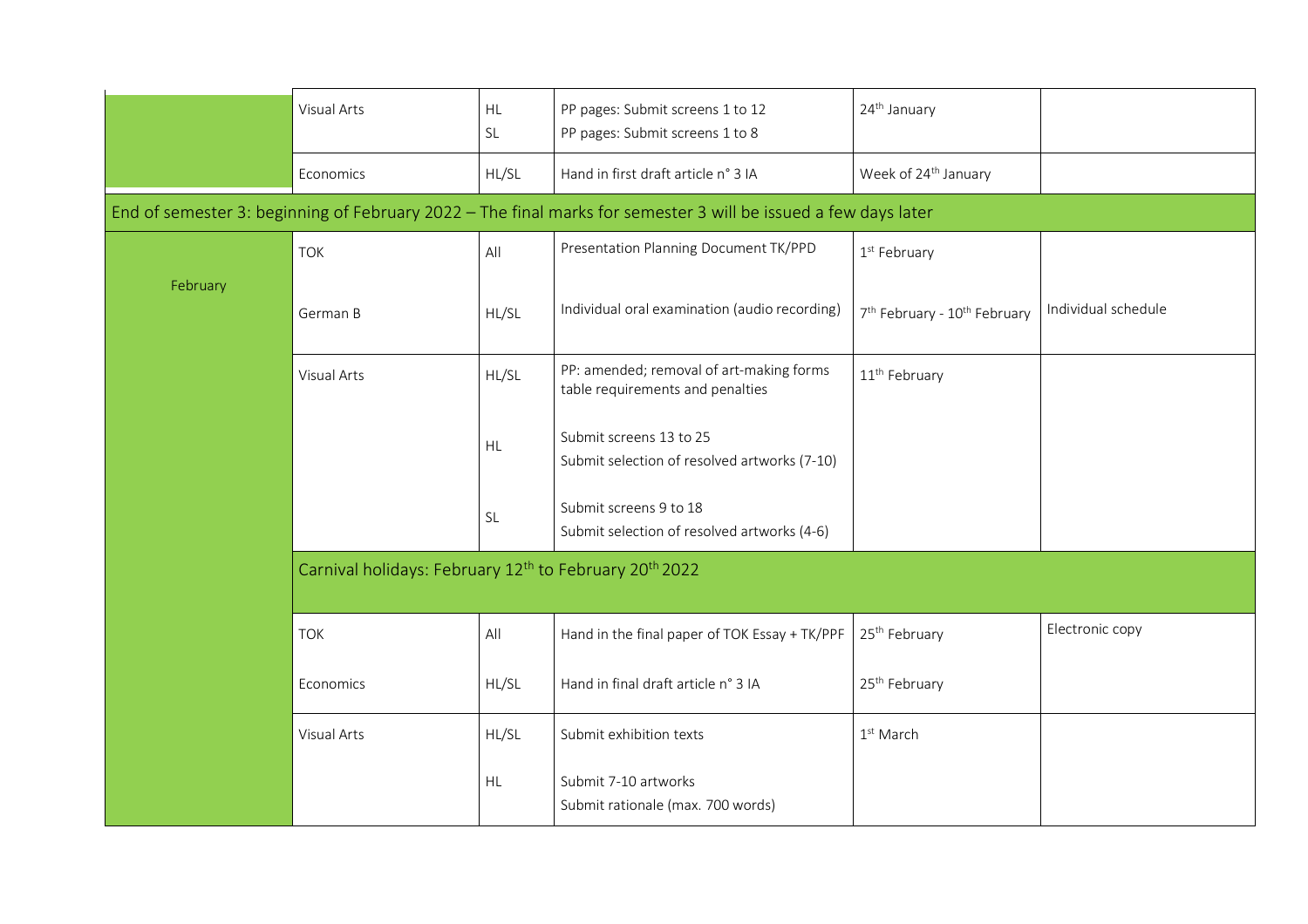|                                                                    |                                                                                                                                                                                                                                                                                  | <b>SL</b><br>HL/SL | Submit 4-6 artworks<br>Submit rationale (max. 400 words)<br><b>EXHIBITION</b>                                                                                                                       | 18 <sup>th</sup> March                       |                                          |  |  |
|--------------------------------------------------------------------|----------------------------------------------------------------------------------------------------------------------------------------------------------------------------------------------------------------------------------------------------------------------------------|--------------------|-----------------------------------------------------------------------------------------------------------------------------------------------------------------------------------------------------|----------------------------------------------|------------------------------------------|--|--|
| March 2022                                                         | <b>TOK</b>                                                                                                                                                                                                                                                                       | All                | Presentations + final TK/PPD                                                                                                                                                                        | 21st February - 11 <sup>th</sup> March       | Individual schedule                      |  |  |
|                                                                    | CAS                                                                                                                                                                                                                                                                              |                    | Make copies of the progress forms,<br>journal/reflection forms and summary forms<br>for the records<br>Turn progress forms, journal/reflection forms<br>and summary forms in to the CAS coordinator | Before 24 <sup>th</sup> March                |                                          |  |  |
| Easter Break: April 2 <sup>nd</sup> to April 18 <sup>th</sup> 2022 |                                                                                                                                                                                                                                                                                  |                    |                                                                                                                                                                                                     |                                              |                                          |  |  |
| April 2022                                                         | All subjects                                                                                                                                                                                                                                                                     | HL/SL              | Final exams                                                                                                                                                                                         | 28 <sup>th</sup> April -20 <sup>th</sup> May | Official dates to be confirmed<br>by IBO |  |  |
| July 2022                                                          | Results are made available to candidates via the IB public website, at 3 pm on 6 <sup>th</sup> July 2022 (https://candidates.ibo.org). MEN and AL issue legalized pro-<br>forma diploma usable for university admission<br>Registration for retakes (July 15 <sup>th</sup> 2022) |                    |                                                                                                                                                                                                     |                                              |                                          |  |  |
| September 2022                                                     | IBO sends IB Diplomas to schools: students collect them at the beginning of September                                                                                                                                                                                            |                    |                                                                                                                                                                                                     |                                              |                                          |  |  |

## General Remarks

- Mandatory deadlines may be rectified /changed by the DP coordinator and International classes coordinator ONLY

- All assignments are uploaded electronically on IBIS. Always keep electronic copies and make backups.

- Save your electronic copies as follows: SUBJECT\_CANDIDATENUMBER.pdf (eg. MATHHL\_004161\_0007.pdf)

- If requested, print out first drafts before handing them in to teachers: it saves time for teachers/supervisors!